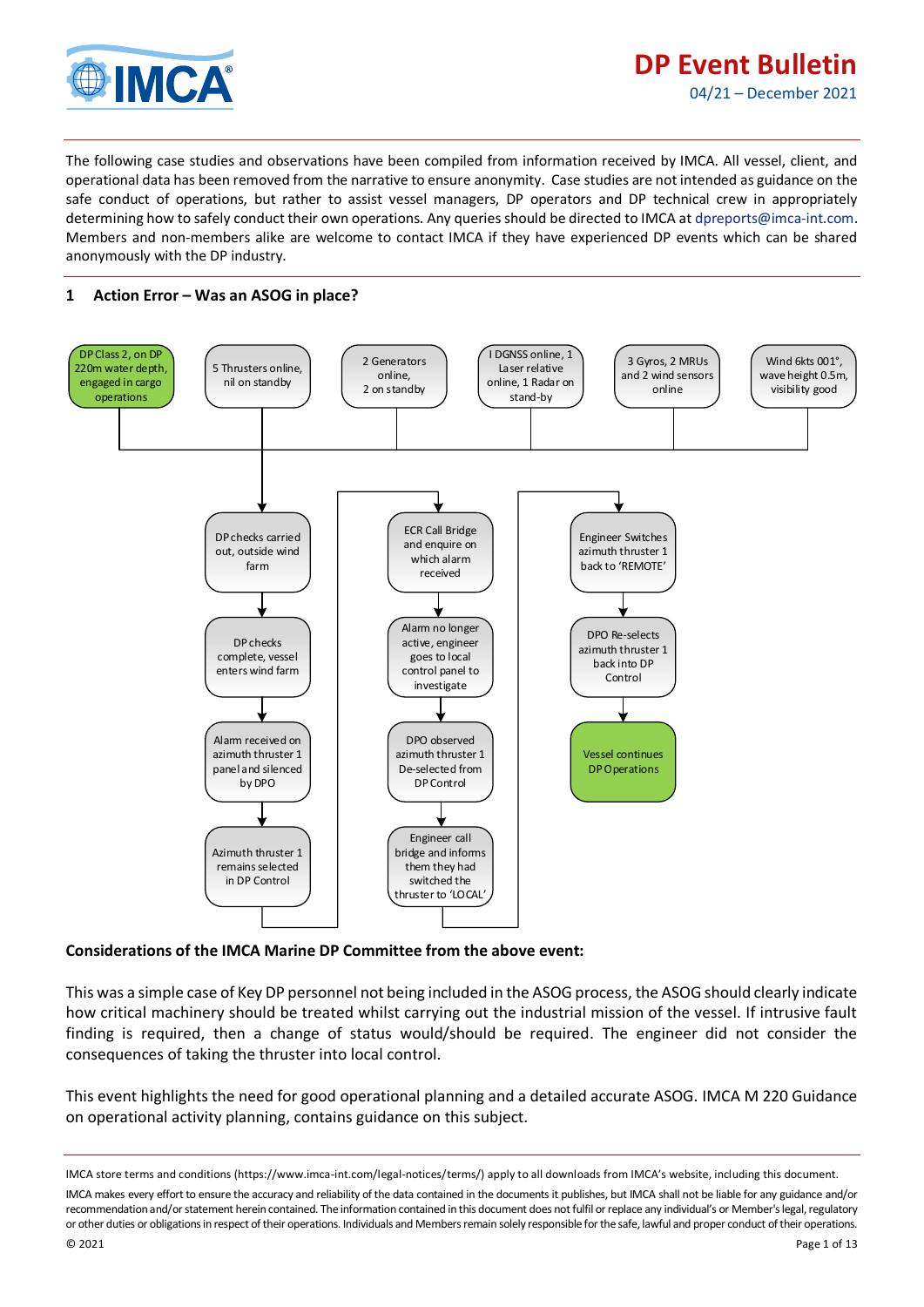IMCA M 117 Section 7, Qualification and Knowledge Requirements of Key DP Personnel – gives guidance for Key DP Personnel.

Although not related to the event the number of references seems inadequate. IMO MSC Circ. 645 and IMO MSC.1 Circ. 1580 guidance documents state that for DP 2 or 3 operations:

There is a requirement for 3 independent position references simultaneously available during operation based on two different principles. See IMCA Information Note No.1567 which was published in July 2021.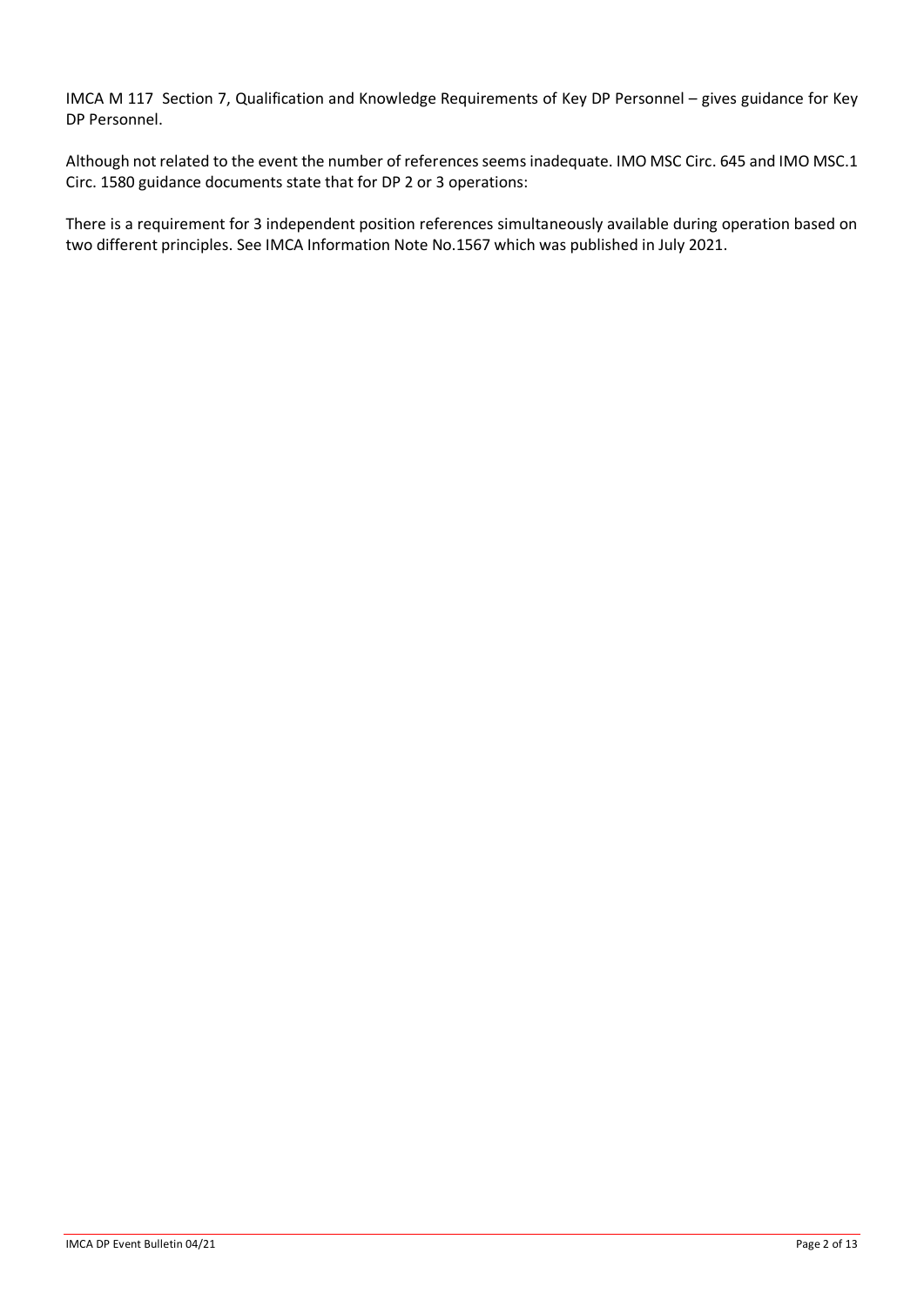## **2 Swift action saved stress – Know your vessel!**



### **Comments from the report:**

This is a positive report which highlights how familiarity of Key DP Personnel with the vessels Critical DP systems can lead to a successful outcome following a failure, which in this case had the potential to remove one redundant group**.**

We can all get into these situations, but it is how we react to them that defines us.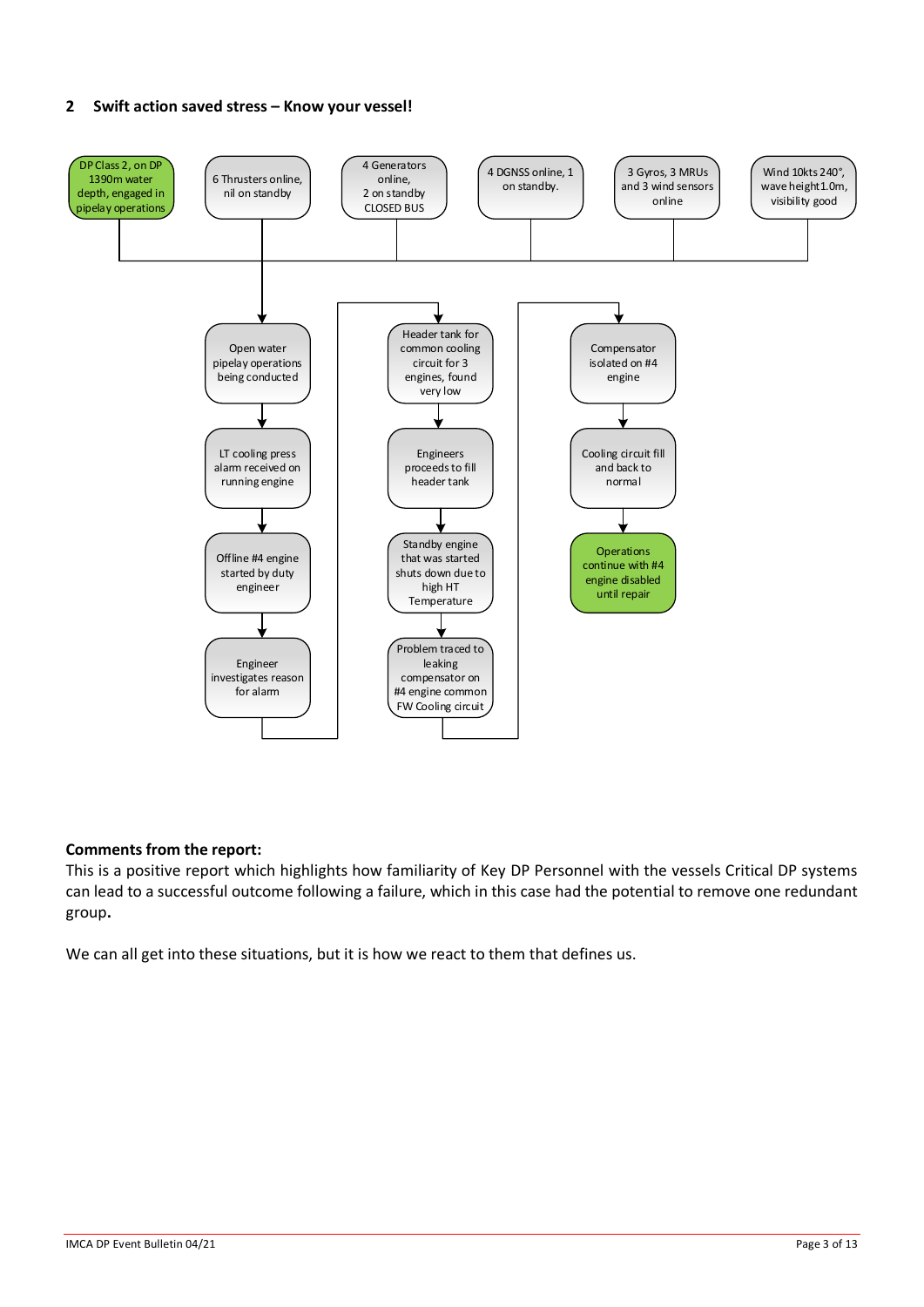

**Figure 1 Example of the centralised LTFW System**

# **Considerations of the IMCA Marine DP Committee from the above event:**

This event highlights the need for DP Key Personnel having good knowledge of their roles within the DP system of their vessel.

IMCA M 117 Section 7 Qualification and Knowledge Requirements of Key DP Personnel – gives guidance for Key DP Personnel.

The report highlights the importance of the detection elements of the DP system, and the requirements for periodic testing, such as low-level alarms and pressure transducers.

Although not related to the event the number of same principle references seems inadequate. IMO MSC Circ. 645 and IMO MSC.1 Circ. 1580 guidance documents state that for DP 2 or 3 operations: There is a requirement for 3 independent position references simultaneously available during operation based on two different principles.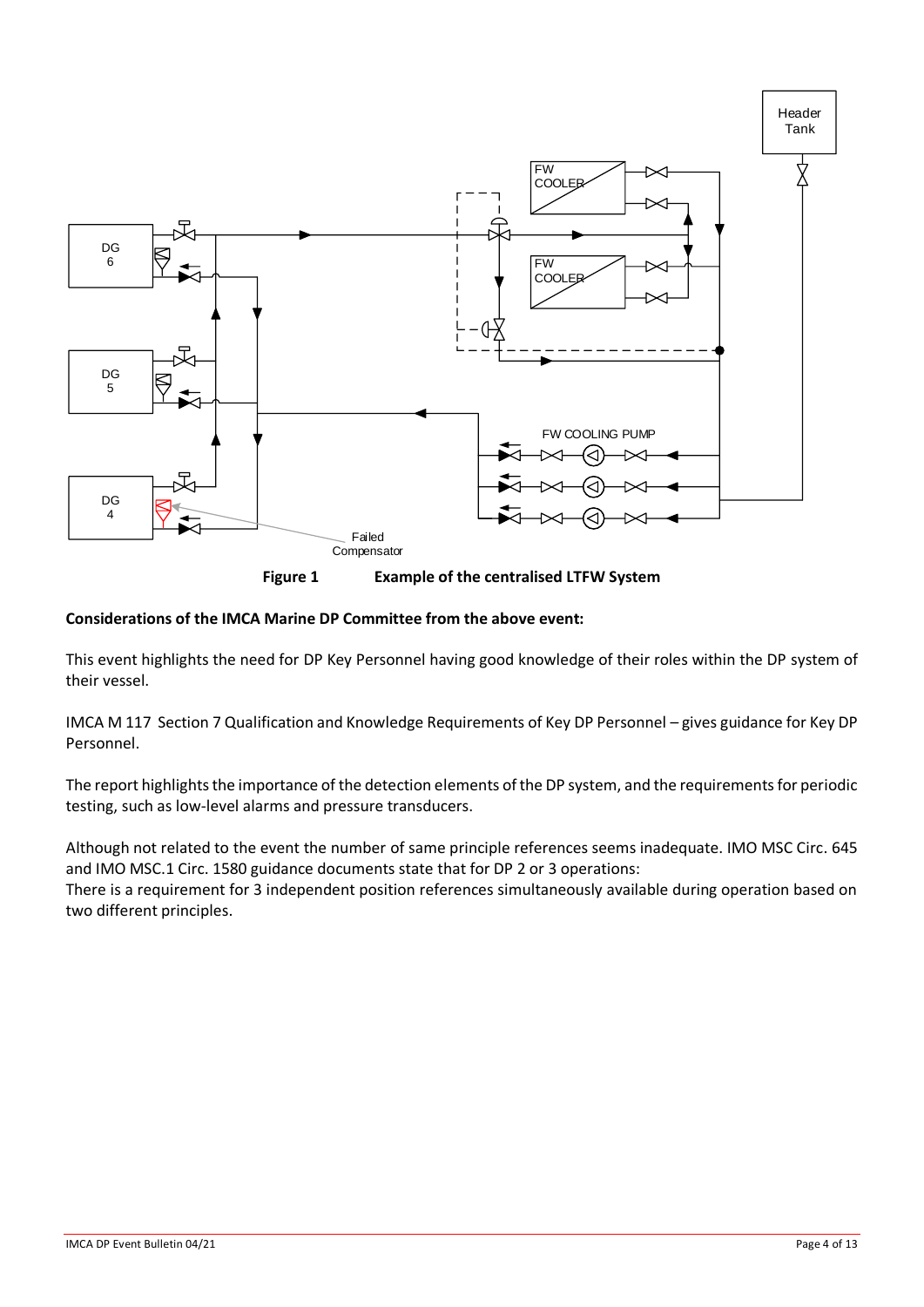# **3 Consequences of Decisions – Heading Change left too late**

## **Case narrative:**

A DP2 vessel was conducting drilling operations and connected via the riser to the well in 2000m water depth. The vessel was configured Closed Bus with four out of the six generators connected, six thrusters were selected into DP Control. Along with two DGNSS and one Hydro-acoustic PRS.

A strong current was running SW to NE at approx. 1.6knts, the vessel was orientated with the stern of the vessel into the oncoming direction of current.

The decision was made to re-orientate the vessel bow into the current which required a heading change of 180 $^{\circ}$ , as per the ASOG this required going to blue (advisory) status, all relevant rig crew were informed and an extra engine was started and connected to the closed bus.

See illustration in **[Figure](#page-4-0)** *2* below



**Figure 2 Track of vessel during Heading change**

<span id="page-4-0"></span>As the heading change was executed, the bow thrusters ramped up to 100% and at 35° into the turn the vessel was already approaching the Yellow watch circle. Gains were adjusted in order to prioritise the heading. When the vessel was abeam of the current, the vessel speed was 0.7knts easterly and increasing, the vessel continued to move off the original position. By 35m off position, the speed of travel was seen to be decreasing. Upon reaching the Red watch circle the speed easterly was at 0.30knts and reducing.

The vessel passed through the Red watch circle and exceeded it by 2m before the vessel started to step back in and return to the original position.

20 minutes from initial heading change the vessel settled on the new heading and position.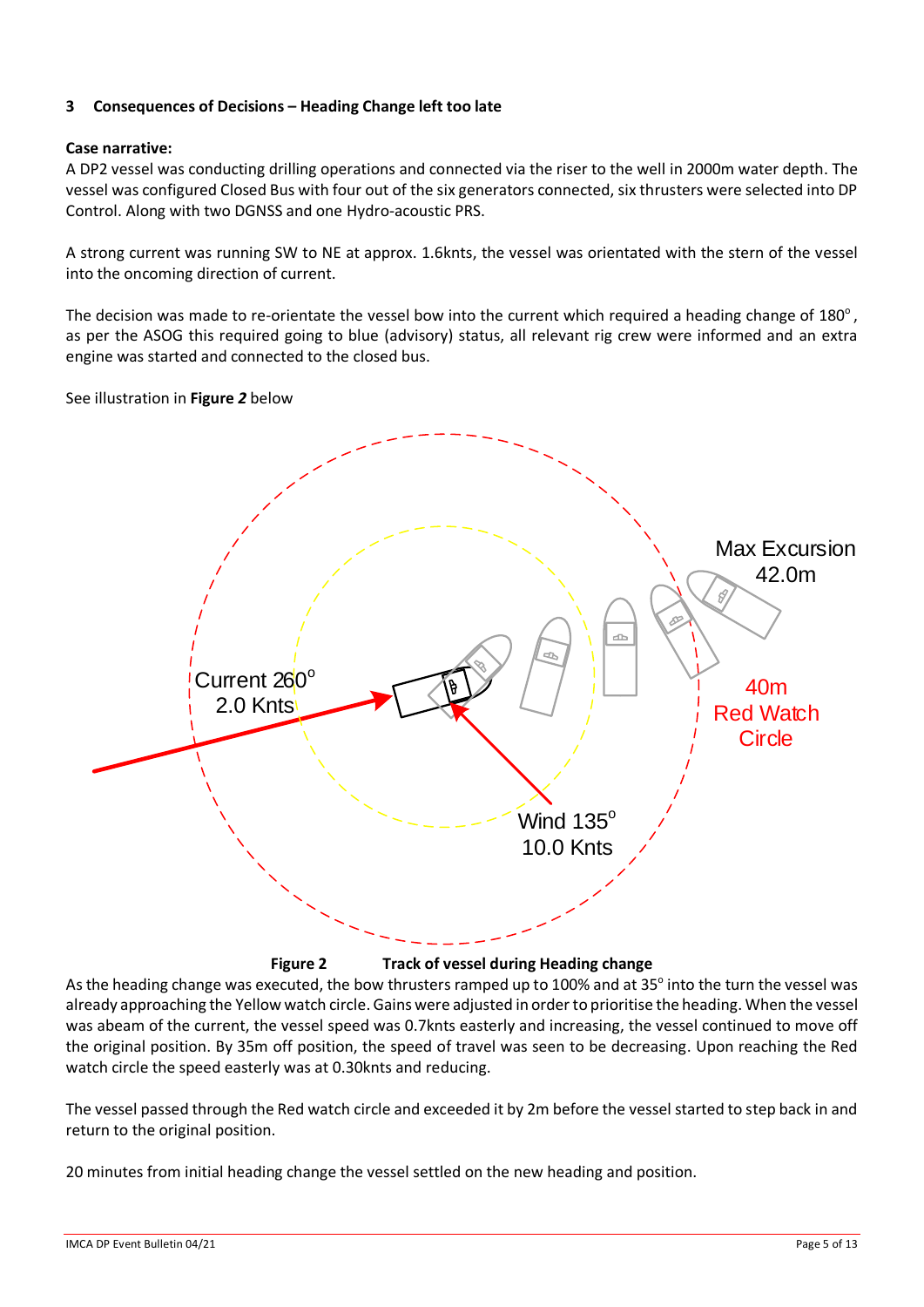## **Causal Factors:**

Below is a list of causes that together led to the incident highlighted above:

- The decision making process The parameters around the decision to make the move were not clear from the event report in terms of adherence to ASOG/WSOG, with regards the monitoring of environmental conditions and overall timing of the move.
- The environmental conditions at the time and prior to executing heading change.
- The power of the thrusters were unable to counter the environmental conditions which caused the vessel to breach the Red watch circle.

### **The Lessons:**

The following lessons can be taken from this incident:

- 1 Further risk assessment when undertaking this sort of vessel adjustment is crucial.
- 2 The vessel breached the Red watch circle, this is the point where disconnecting was a stated act in the ASOG/WSOG.
- 3 This event highlights the need for good operational planning and a detailed accurate ASOG/WSOG.

### **Consideration of the IMCA Marine DP Committee from the above event:**

This event highlights the need for good operational planning and a detailed accurate ASOG/WSOG. Planning needs to include when DP vessels are operating in an increasing environmental condition or close to the fringes of the vessel's capability. Considerations should include:

- a. What are my safe limits for heading or position moves and are these detailed in the ASOG/WSOG?
- b. What are my limits for safe disconnection (or time to terminate) in the case of being unable to maintain position / heading while also considering post worst case failure capability?
- c. Key personnel involved in the decision-making process.
- d. What are my limits for emergency disconnection in the event of loss of position?
- e. What was the Rate of Turn and acceleration values? This may have contributed to the rapid increase of thrust.

It is not clear from the event report if the decision support tools were available and robust enough to safely execute the heading change undertaken. Likewise, the report makes no reference to capability plots which should show limitations and DP footprint plots which can also provide guidance on the vessel's maximum operational environment. [IMCA M 103](http://www.imca-int.com/media/73055/imcam103.pdf) – *Guidelines for the design and operation of dynamically positioned vessels* – refers to the use of DP footprint plots to record the vessel's actual performance. These footprint plots, created on board, are of the vessel's real station keeping performance in various thruster and vessel configurations and in different environmental conditions. IMCA M 140 – *Specification for DP Capability Plots*, and IMCA M 220 – *Guidance on operational activity planning*, can also be referenced.

The committee believe that a loss of position and heading should have been anticipated and therefore, serious consideration should have been given to securing the activities of the vessels industrial mission.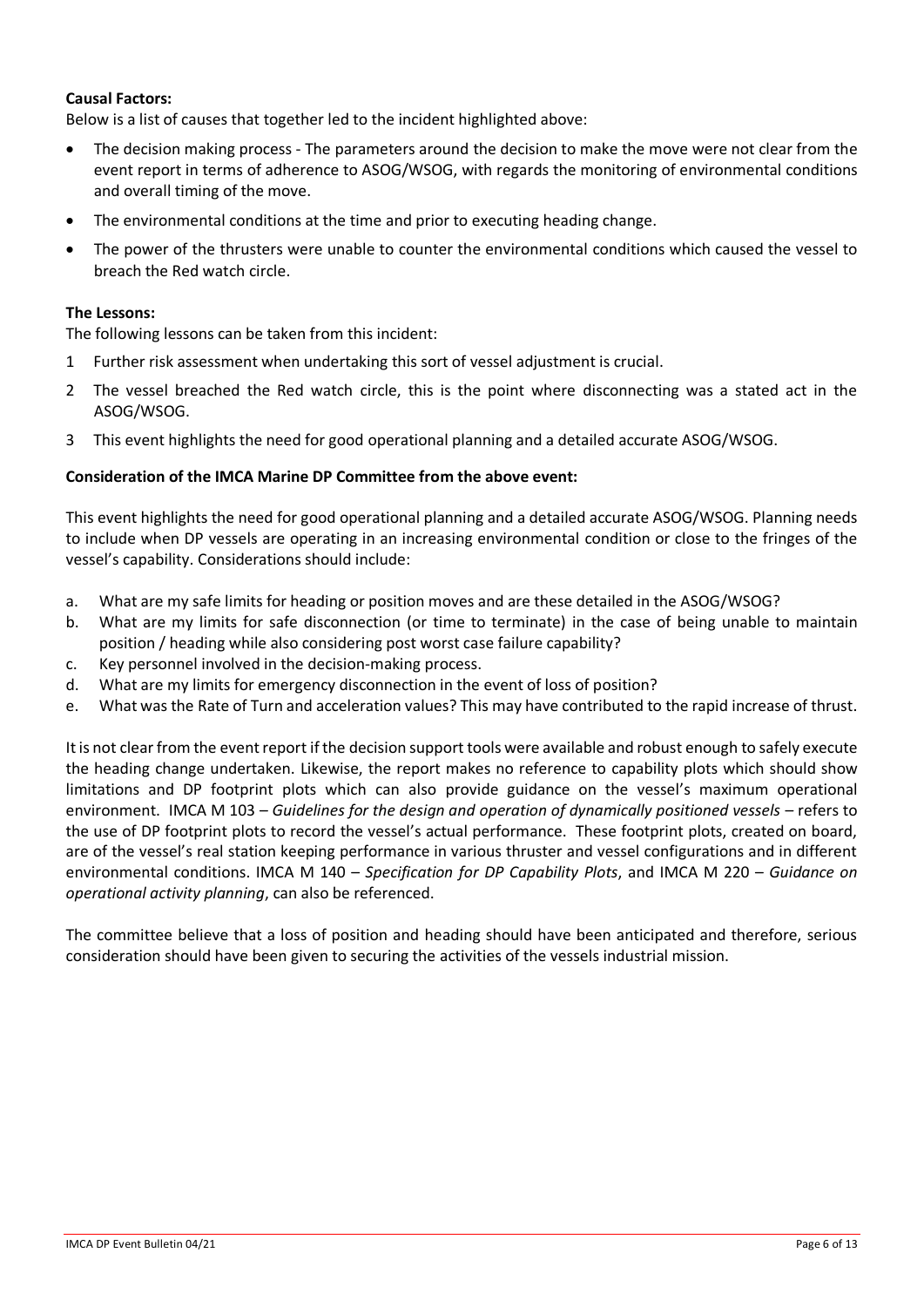# **4 Configuration –PRS's Hidden Common Failure**

A vessel was conducting ROV operations in the North Sea in open water, and was believed to be configiured as per the ASOG with open bus 2-way split, four thrsters selected into DP control. Position references online were four DGNSS and two Hydro-acustic all selected into DP system Control.

The first event was an alarm for DGNSS 2 & 3 and the subsequent de-selection from DP control, followed by DGNSS 1 & 4 along with Gyro's 1 & 2. This was followed by the loss of both Hydro-acoustic position reference to DP control, the vessel was now positioning based on the model.

The ROV was ordered back to the tether management system and the yellow DP alert was activated.

Sea state was around 4 meters wave height and northerly wind on the bow of the vessel. Potential risk of fast driftoff position was high. Ship's crane wire was subsea but not connected to the subsea asset. The ROV was clear of any seabed structure.

Fortunately, no property, environment or other damage occured.

### **Causal Factors:**

Below is a list of step causes that together led to the incident highlighted above, [Figure 3](#page-7-0) below shows how the DGNSS was configured prior to failure:

- The correction signal suppliers satalite signal was reported as failed for 1hr 3mins.
- All four of the DGNSS modulators (signal correction modules) were locked onto a single source.
	- ̶ Failure of the single correction source led to the loss of DGNSS and prompted the DP Control to reject all four DGNSS PRSs.
- Both Gyros 1 & 2 took automatic updates from the DGNSS for latitude & speed correction.
	- ̶ This is not recommended, it is recommended that manual input be used. Reference: *IMCA M 252 Section 4.6 Operational Consideration Summary*
	- ̶ Upon loss of the DGNSS signal into the Gyro, the settings in the Gyro were such that it failed all output signals. If automatic speed and latitude correction is used then the settings need to be configured in such a way that they fail safe, i.e., the output signal is not lost.
- Upon failure of both Gyro's 1&2 both Hydro-acoustic PRS units were subsequently rejected from DP Control.
	- ̶ During the calibration by the Survey team, both Hydro-acoustic systems were connected to Gyros 1 & 2 with auto speed and latitude, instead of Gyro's 3 & 4 with manual speed and latitude setting. In this way, after satellite primary reference loss, it additionally resulted in the loss of the Hydro-acoustic position references.
	- ̶ After the calibration and change of configuration there was no written note, handover or verbal notice given by the involved personnel who were present during calibration. This meant that at the moment of the DP incident the watch keeping DPOs were not aware about such critical system changes and reason for the loss of Hydro-acoustic PRSs.
	- ̶ A common mode failure had been introduced.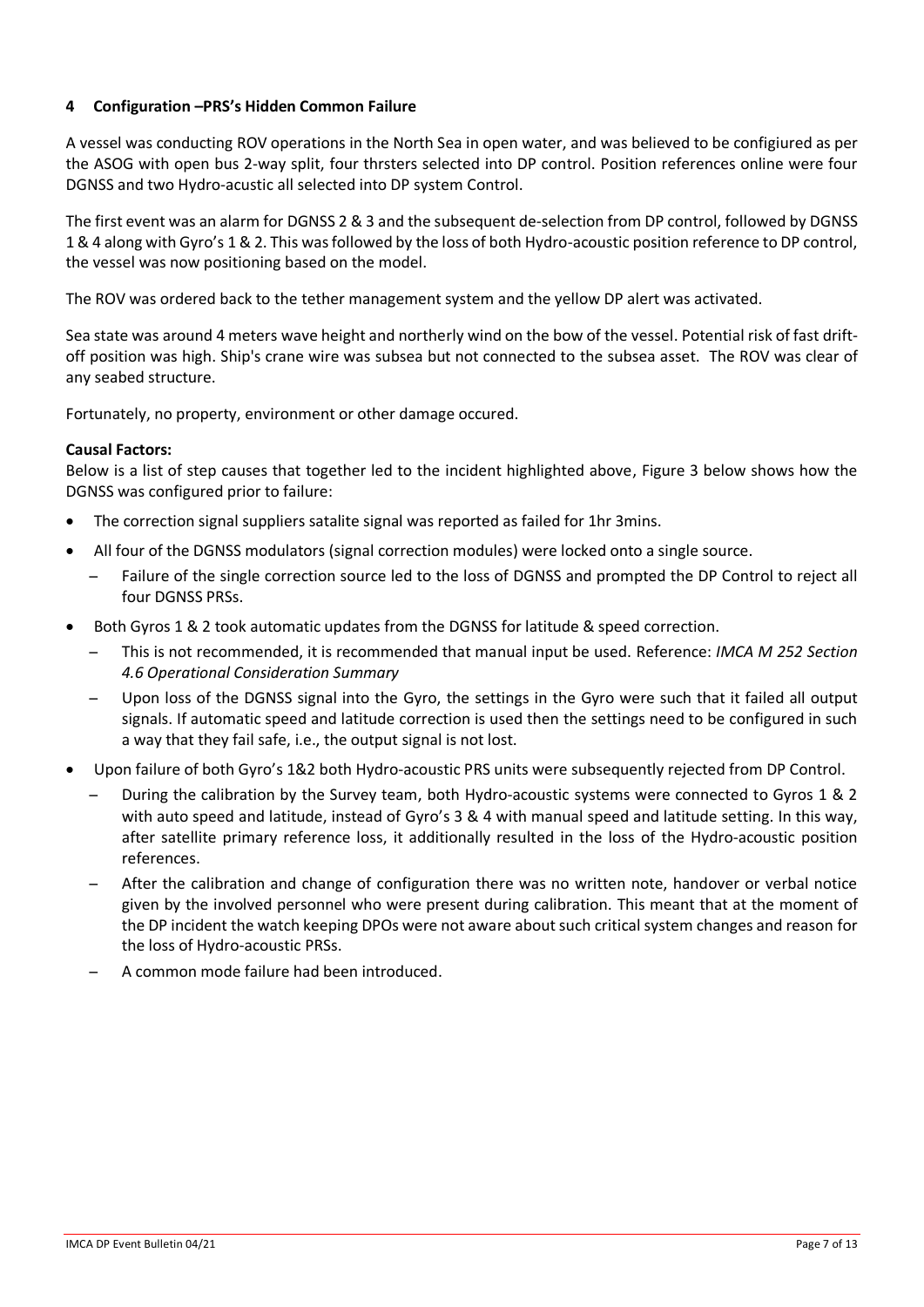

**Figure 3 DGNSS Correction configuration Prior to Failure**

# <span id="page-7-0"></span>**The Lessons**

The following lessons can be taken from this incident:

- 1 For the Hydro-acoustic calibration, the configuration was altered and did not appear to be documented and, as such, was not returned to the fault tolerant configuration.
- 2 Not all stake holders were party to the fact that the calibration required a configuration change in this case the DPOs were not informed.
- 3 Check lists did not capture the fact that only one common correction was being used and that the settings for DP Control would reject DGNSS on loss of correction signal (Raw data usage is an option for some DP Control systems). The DGNSS topology needs to be clearly displayed and understood and this can be an area where people instinctively shy away from, due to its perceived complexity.
- 4 The gyros in question were configured in such a way that upon loss of DGNSS latitude and speed signal the gyro output failed, this is dependant upon settings within the Gyro unit.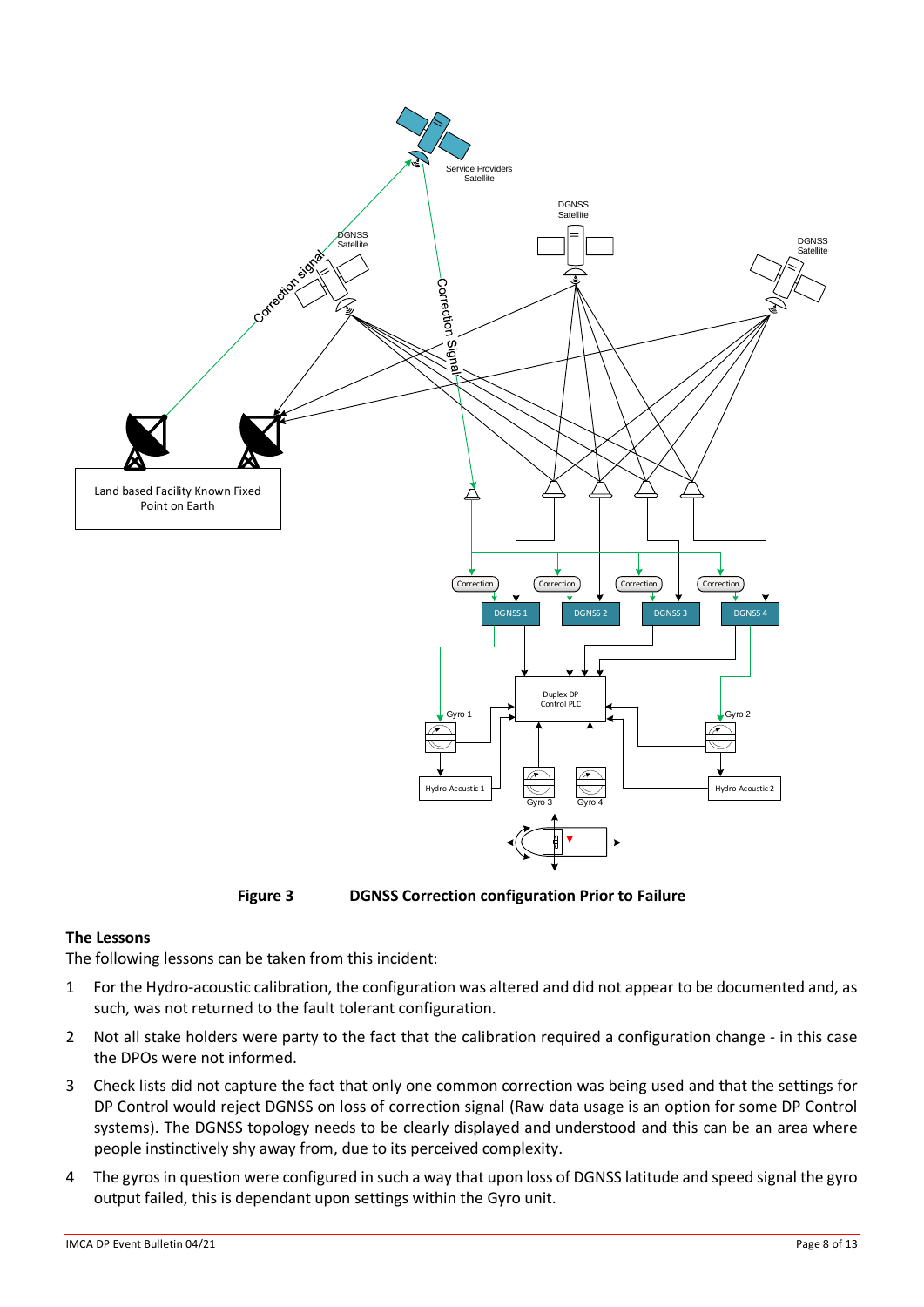**5** It is not recommended that the Gyros take an automatic latitude & speed signal, it is recommended for DP vessels that latitude & speed be entered manually – Reference: IMCA *M 252 4.6 Operational Consideration Summary.* Also **see NOTE below.**

## **NOTE - Effects of Incorrect Latitude and / or Speed Inputs**

If the operator or the GPS inputs an incorrect value for latitude or (more significantly) speed, then the Gyro compass will apply an incorrect adjustment to the output heading information. The magnitude of the error will vary with the inaccuracy of the input latitude or speed but an error of 10<sup>o</sup> or 5 knots may cause an error of 0.5<sup>o</sup> in the output heading.

When latitude and speed input is manually adjusted by the operator it is reasonably unlikely that large enough errors could be introduced to cause a significant error in the output heading. However, now that there is a trend towards using GPS to provide the latitude and speed information, there is the possibility that sudden GPS jumps (that used to plague DP systems in the early days of using GPS as a position reference) can introduce very large and sudden changes in latitude and therefore, calculated speed.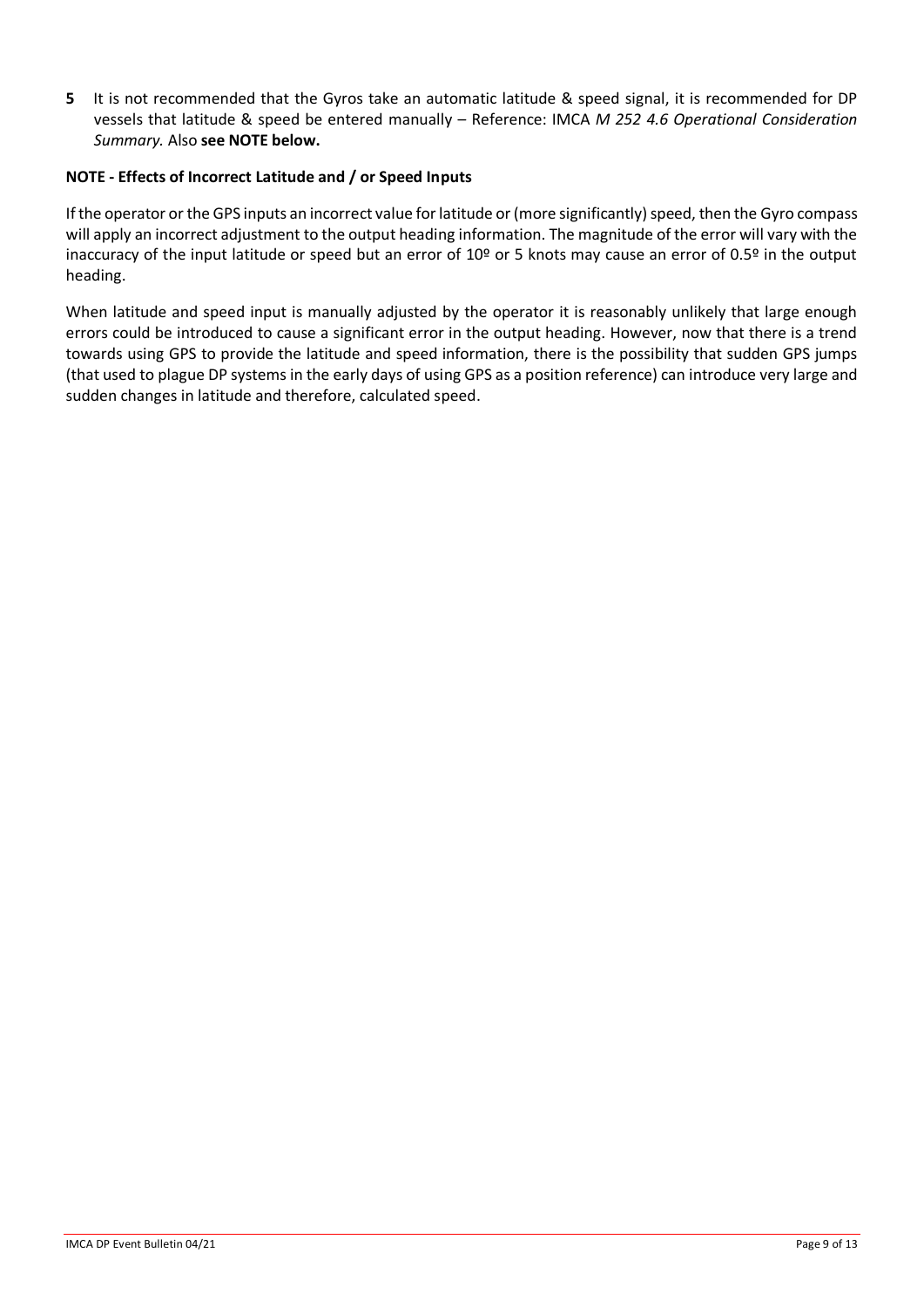## **5 DP Emergency Drill Scenario**

 $\mathbf{r}$ 

DP emergency drill scenarios are included to assist DP vessel management and DPOs / Engineers and ETOs to conduct DP drills onboard. The intent is that the template can be used on any DP vessel so specific details regarding the technical outcome are not included. The benefit from using this template is to monitor and learn from the human reactions of key DP personnel. It is also important that the crew are familiar with various DP system setups including their failure modes.

| <b>EXERCISE SCENARIO</b><br><b>THRUSTER FULL FAILURE</b>                                                                                                                     |
|------------------------------------------------------------------------------------------------------------------------------------------------------------------------------|
| Objective:                                                                                                                                                                   |
| To familiarise all vessel crew with what actions are required in order to recover the vessel into a<br>controllable condition following a thruster failure to full thrust.   |
| Method:                                                                                                                                                                      |
| This test can be undertaken when the vessel is in a safe open space with no risk of excessive position<br>excursion causing an unsafe condition.                             |
| If the vessel has CPP Main thrusters carry out using CPP.                                                                                                                    |
| 1. Settle vessel on auto DP                                                                                                                                                  |
| 2. A second person to take the most powerful thruster into manual control                                                                                                    |
| 3. Ramp that thruster to 100% in a direction perpendicular (if azimuth thruster) to the Auto DP thrust. If<br>carrying out for CPP, put CPP thrust in the opposite direction |
| 4. Observe effects                                                                                                                                                           |
| <b>Observations During Drill:</b>                                                                                                                                            |
| Does the DP Control system compensate?<br>1.                                                                                                                                 |
| Is there an initial excursion?<br>2.                                                                                                                                         |
| 3.<br>What action would the DPO take?                                                                                                                                        |
| Is the degree of participation and diligence of Key DP Personnel as expected?<br>4.                                                                                          |
|                                                                                                                                                                              |
|                                                                                                                                                                              |
|                                                                                                                                                                              |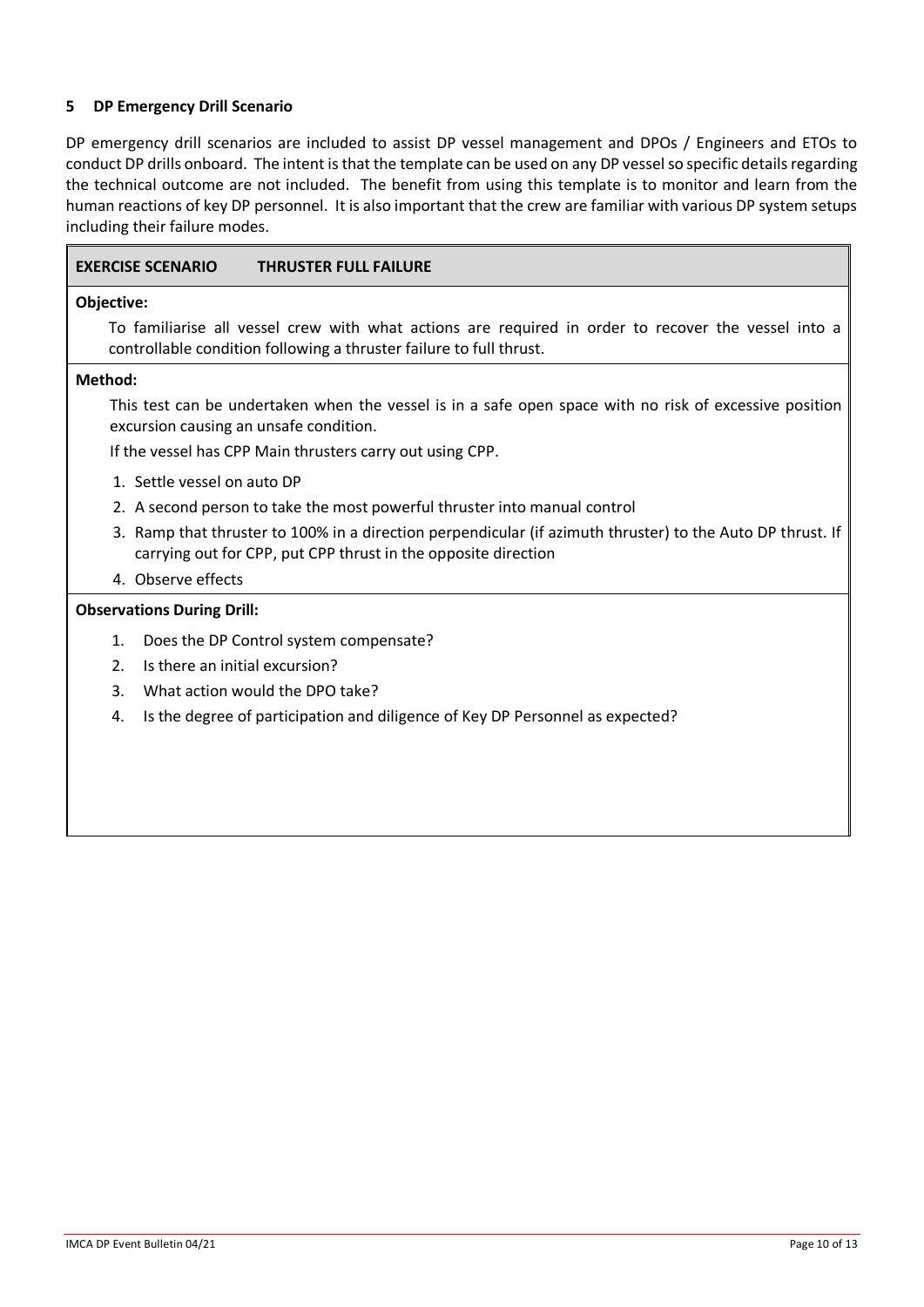# **EXERCISE SCENARIO THRUSTER FULL FAILURE**

### **Discussion Points (Post exercise):**

Vessel

- $\blacklozenge$  How are the thrusters placed on the vessel, where single skeg thrusters are fitted, what are the implications of this failing to full thrust – this failure may still be within the FMEA Stated WCFDI?
- Can a forward retractable azimuth thruster, counteract two bow tunnel thrusters?
- ◆ Powerful stern CPP Propellors if one failed to full thrust is position compromised?
- Where Rudders are used for position control, consider if the prop fails to full thrust and the rudder still follows a DP Commend.

#### Human Factors

- What should the response of the DPO?
- What would be the worst-case scenario?
- Discuss the alternative actions/reactions that may occur in response to a similar scenario. Are there multiple paths to a successful resolution or is there a preferred solution? Why?

Review of DPO and other key DP personnel reaction

 What potential gaps in the existing DP Familiarisation program have been highlighted as a result of the exercise?

What changes/revisions should be considered for the training and familiarisation procedures?

Review the applicable checklists (ASOG CAM/TAM/DP operations Manual/bridge and engine room checklists/ FMEA/DP Annual Trials programmes/etc.)

- What additional necessary actions and considerations should be addressed?
- What potential changes should be made to make the checklists more appropriate?
- What additional necessary operating conditions and parameters should be considered?
- What potential changes should be considered to make Decision Support Tools more applicable to the vessel and her equipment?
- How would these changes improve/affect the vessel's capabilities and limitations?

#### **Conclusion:**

Based on the results of the exercise and related discussions before and after, any suggestions for follow up including any corrective actions deemed appropriate should be accurately detailed and managed to close out.

Handling of thruster system failures in the correct manner requires knowledge of the DP vessel control, how the DP system reacts to failures and alarms and the human intervention required if necessary, to ensure station keeping.

Items to consider include:

- Awareness of the current thrust levels and directions
- ◆ DP system reaction to failures
- Appropriateness of communication
- **Training requirements**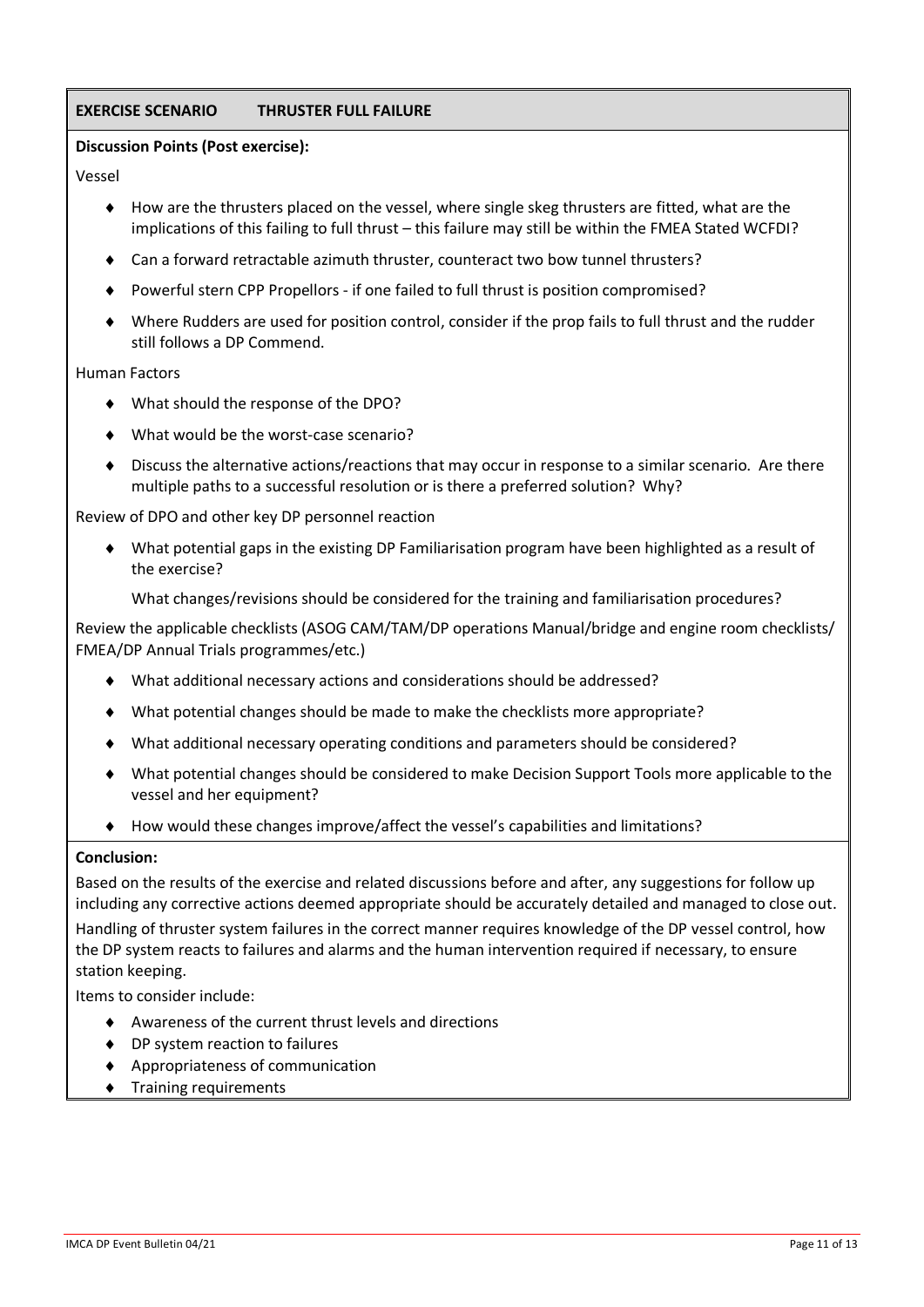### **6 News in Brief**

#### **DP Conference 2022**

IMCA will be hosting an International DP Conference on the  $31<sup>st</sup>$  May  $-1<sup>st</sup>$  June 2022 to be held in Amsterdam Netherlands, program of Topics to be announced.

### **Nautical Institute (NI) and IMCA CPD App**

The NI and IMCA Continuous Professional Development (CPD) app seeks to address the 'Human' element during DP Station Keeping incidents by drawing attention to the support tools as set out in IMCA M 220 Operational Activity Planning.

The CPD app is available to all and is relevant to all vessel Key DP Personnel, which includes the vessels technical staff.

Module 2 is now available which looks at PRS use, DP Documentation, Capability Plots, FMEA & FMEA Proving Trials and DP Station Keeping Events. The App is available from the NI [Alexis Platform:](https://intlmca.sharepoint.com/teams/DP/Shared%20Documents/General/Event%20Bulletins/2021/04-21/Alexis%20Platform:%20https:/www.nialexisplatform.org/certification/dynamic-positioning/dynamic-positioning-operators-cpd-app/)  [https://www.nialexisplatform.org/certification/dynamic-positioning/dynamic-positioning-operators-cpd-app/](https://intlmca.sharepoint.com/teams/DP/Shared%20Documents/General/Event%20Bulletins/2021/04-21/Alexis%20Platform:%20https:/www.nialexisplatform.org/certification/dynamic-positioning/dynamic-positioning-operators-cpd-app/)

#### **Station Keeping Events STATS:**

The information below is a snapshot of the DP Station Keeping events to date for 2021, IMCA has a new DP reporting form that you might want to consider for your vessels, it is available on the [IMCA website](mailto:IMCA%20website) and the reports can be forwarded to [dpreports@imca-int.com](mailto:dpreports@imca-int.com)